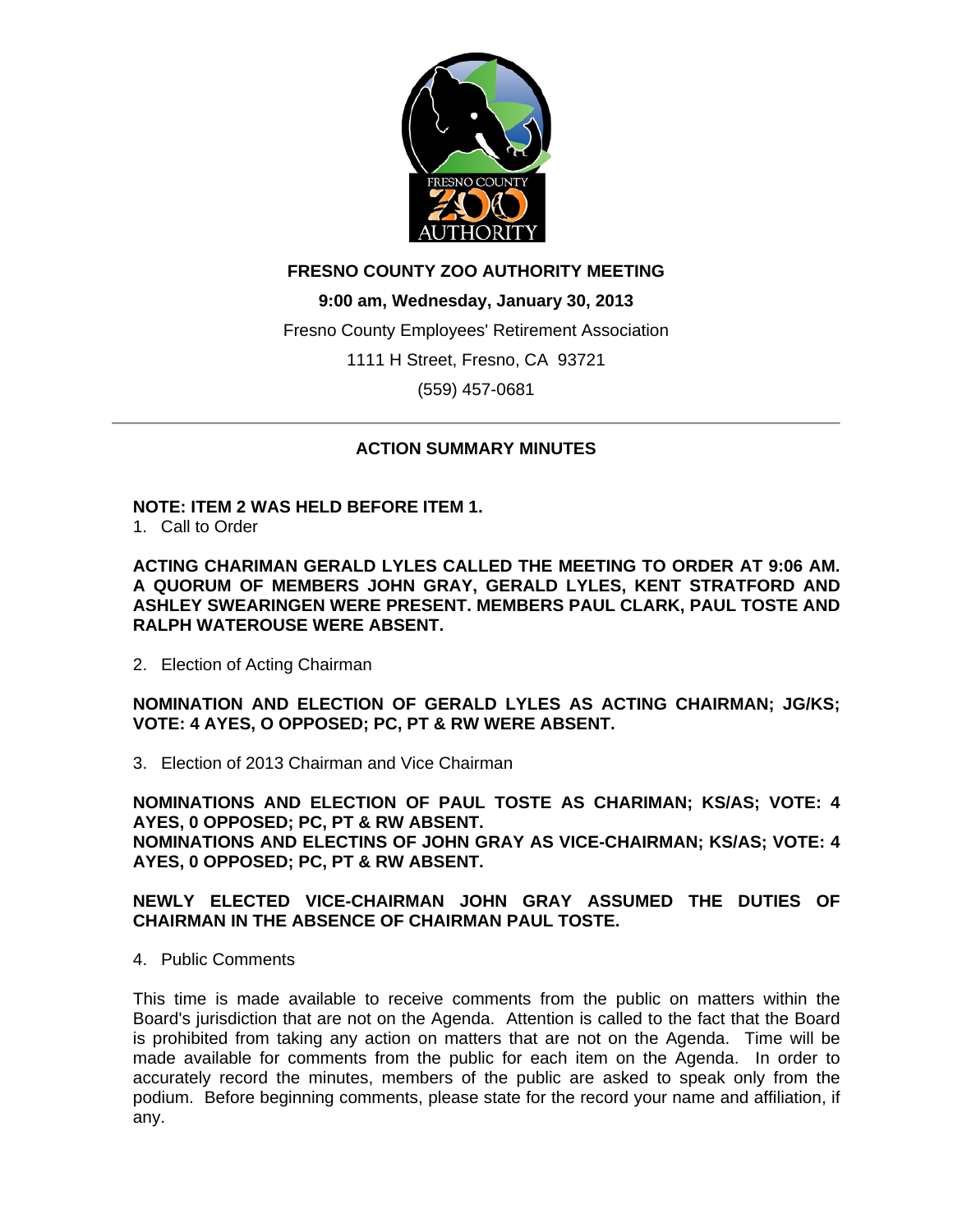### **HELD; NONE RECEIVED**

5. Consent Agenda

These matters are routine in nature and are usually approved by a single vote. Prior to action by the Board, the public will be given the opportunity to remove any item from the Consent Calendar. Items removed from the Consent Calendar may be heard immediately following approval of Consent Calendar.

- A. Review and approve minutes
- B. Review and approve payment of County of Fresno invoice for Professional and Specialized Services in the amount of \$16,465.16 for November and December, 2012
- C. Receive Treasurer's Reports for November, and December 2012, and the Quarter ended December 30, 2012.

### **COORDINATOR CATHY CROSBY NOTED THAT AGENDA ITEM 5A SHOULD HAVE INCLUDED A DATE OF NOVEMBER 28, 2012.**

**APPROVED WITH CORRECTION, GL/KS – VOTE: 4 AYES, 0 OPPOSED; PC, PT & RW ABSENT.** 

6. Receive Fresno Chaffee Zoo Director's report

**RECEIVED; PC, PT & RW ABSENT. DIRECTOR SCOTT BARTON REPORTED THAT THIS PAST YEAR WAS A VERY EXCITING YEAR AT THE ZOO. ATTENDANCE WAS UP 13% OVER 2011, AND BROKE PROJECTIONS WITH AN ALL-TIME ATTENDANCE RECORD OF 580,266 VISITORS. HE ALSO REPORTED A RECORD NUMBER OF MEMBERSHIPS (12,300). SEAL LION COVE WAS COMPLETED UNDER BUDGET AND AHEAD OF SCHEDULE, AND IS TURNING OUT TO BE A GREAT SUCCESS. SPECIAL EVENTS SUCH AS DIA DE LOS NIÑOS DINO NITE AND, ZOO BOO ALSO EXPERIENCED RECORD NUMBERS. THE NEXT BIG PROJECT WILL BE THE AFRICAN EXHIBIT, SCHEDULED BREAK GROUND IN 2013, WITH THE FIRST-PHASE EXHIBITS PROJECTED TO OPEN IN 2014. SCHEDULED TO OPEN IN 2013 ARE THE KING COBRA AND RIVER OTTER EXHIBITS, AND CHILDREN'S WATER PLAY AREA. IF MEASURE Z FUNDS ARE RENEWED, THEY WOULD LIKE TO BRING BACK HIPPOS.** 

**KENT STRATFORD LEFT THE DIAS AT 9:26 AM AND RETURNED AT 9:30 AM.** 

**WHILE WAITING FOR THE AFRICA VIDEO PRESENTATION, THERE WAS DISCUSSION ON THE AFRICA PROJECT. MEMBER GRAY INQUIRED ABOUT THE PROGRESS BEING MADE WITH THE STATE AND NATIONAL PARKS SERVICE APPROVALS.** 

**ACCORDING TO DIRECTOR BARTON, NO DECISIONS HAVE BEEN MADE BY THOSE AGENCIES REGARDING THE PROJECT, BUT THAT EVERYTHING WAS GOING WELL AND THE ZOO IS WORKING CLOSLY WITH THEM TO RESOLVE ANY ISSUES.** 

**MEMBER LYLES ASKED ABOUT PLANS FOR THE CAMPAIGN TO RENEW MEASURE Z. DIRECTOR BARTON INFORMED THE BOARD THAT THEY HAVE ALREADY PUT**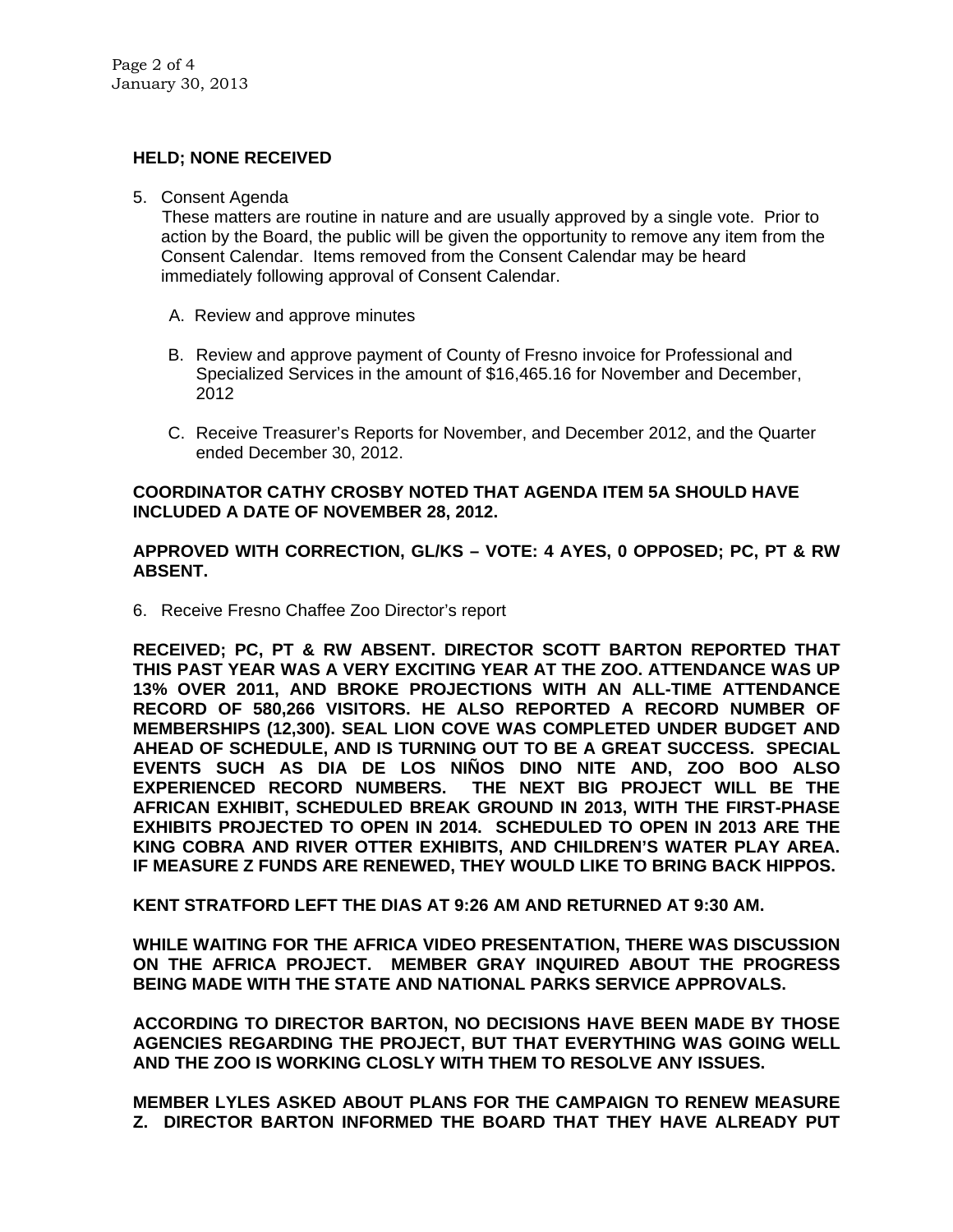**OUT A REQUEST FOR PROPOSALS FOR CONSULTANTS, AND THEY ARE PLANNING VARIOUS CAMPAIGNS AND COMMITTEES.** 

**AT THIS TIME, IT WAS DETERMINED THAT THE AFRICA EXHIBIT PRESENTATION WOULD NOT BE ABLE TO BE SHOWN.** 

### **PUBLIC COMMENTS WERE RECEIVED FROM MS. LE ROUX**

7. Receive Fresno Chaffee Zoo Finance Director's report

**RECEIVED; PC, PT & RW ABSENT. FINANCE DIRECTOR BRIAN GOLDMAN REPORTED THAT ALL THE END OF YEAR NUMBERS WERE NOT IN YET, AND HIS COMMENTS WERE FOR THE NOVEMBER 2012 MONTHLY REPORT. SELF GENERATED REVENUE WAS 7%, AND ATTENDANCE WAS 12% AHEAD OF BUDGET. ATTENDANCE PROJECTED TO BE 520,000, WAS OVER 580,000 VISITORS. DECEMBER REVENUE WAS \$174,000 IN 2011, AND \$230,000 IN 2012.** 

### **PUBLIC COMMENTS WERE RECEIVED FROM MS. LE ROUX.**

**8.** Approve Fresno Chaffee Zoo request for 2013 Measure Z Operating funds totaling \$3,766,252 for reimbursement of the Animal, Education, Maintenance, Veterinary and Visitor Services Departments Salary and Benefits and Bank Fees to wire reimbursement funds to the Zoo

# A**PPROVED, AS/KS – VOTE 4 AYES, 0 OPPOSED; PC, PT & RW ABSENT**

### **PUBLIC COMMENT WAS RECEIVED FROM MS. LE ROUX.**

9. Approve Fresno Chaffee Zoo request for 2013 Measure Z Capital funds totaling \$20,240 for animal acquisitions and transportation, and bank fees for reimbursement of capital claims

## **APPROVED, GL/AS - VOTE 4 AYES, 0 OPPOSED; PC, PT & RW ABSENT**

10. Approve Fresno Chaffee Zoo request for 2013 Measure Z Capital utility funds totaling \$80,000 to bring a reliable source of water to the zoo

## **APPROVED, GL/KS – VOTE 4 AYES, 0 OPPOSED, PC, PT & RW ABSENT.**

### **PUBLIC COMMENT WAS RECEIVED FROM MS. LE ROUX.**

11. Discuss and approve adding a notice for a fixed speaking time of three minutes for members of the public during Public Comments and for each agenda item

## **COORDINATOR CATHY CROSBY LED THE DISCUSSON APPROVED, GL/AS – VOTE 3 AYES, 0 OPPOSED; PC, PT & RW ABSENT**

### **PUBLIC COMMENT WAS RECEIVED FROM MS. LE ROUX**

### **MEMBER STRATFORD LEFT THE MEETING A T 10:15 AM.**